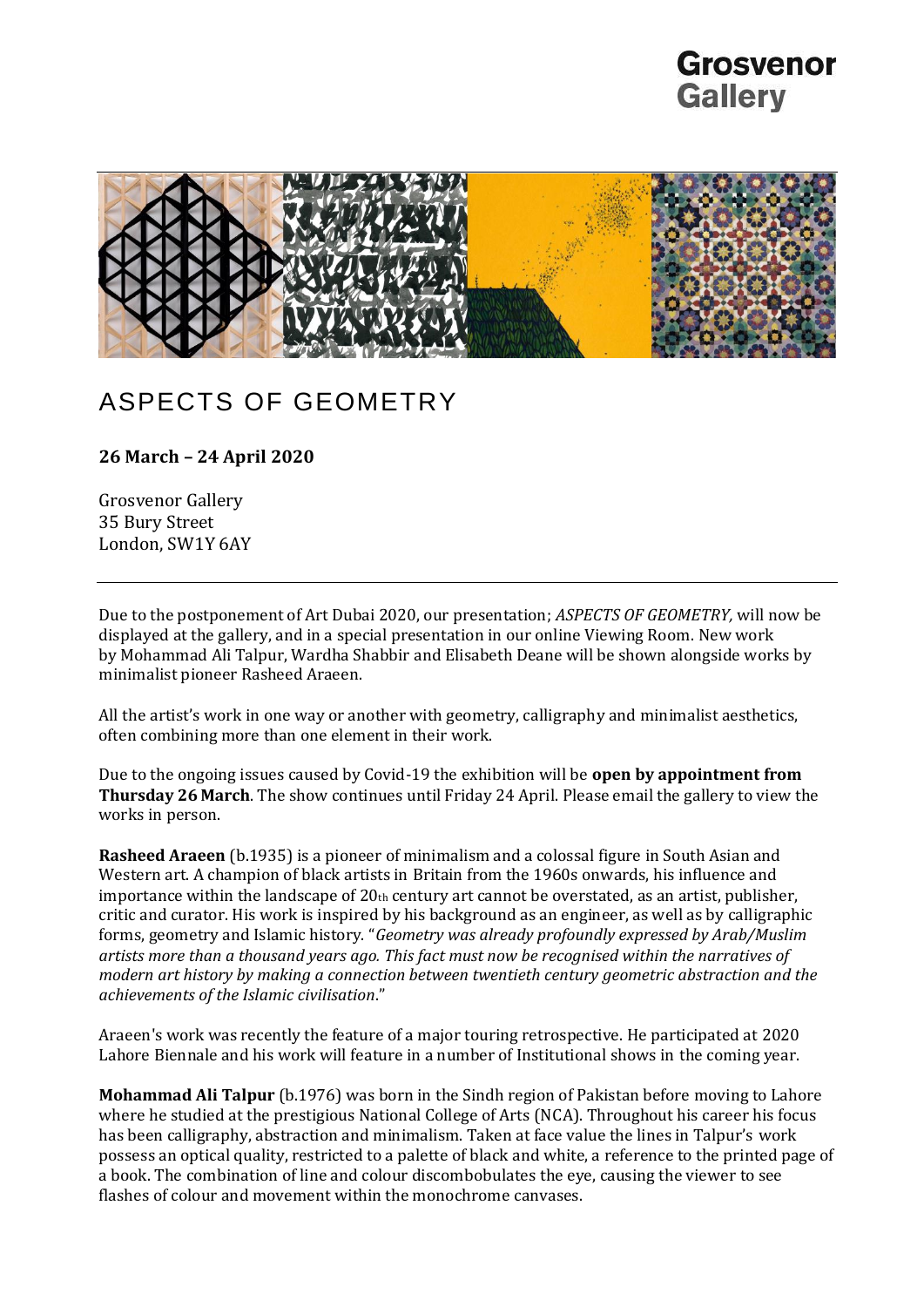## Grosvenor **Gallery**

Talpur's 'Optical Calligraphies' have their roots firmly in calligraphic heritage, whilst simultaneously presenting a starkly contemporary aesthetic. His work was recently on display at the Lahore Museum, as part of the Lahore Biennale, curated by Sheikha Hoor Al-Qasimi.

**Wardha Shabbir** (b.1987) is a miniature painter who graduated with a BA in Fine Arts from the prestigious National College of Art, Lahore in 2011, winning the Principal's Honour Award. In 2018 Shabbir was nominated for Jameel Prize 5 and exhibited at the V&A Museum, London and Jameel Arts Centre, Dubai. Her first solo-show outside of Pakistan (*In a Free State*) was held at Grosvenor Gallery in 2019.

Shabbir's '*Organic Geometries*' stem from her interest in the countless contradictions that influence human behavior, especially the path, or *Siraat,* which has come to inform her recent work. Each painting is made by a laborious rendering of countless dots coming together as units to form an idea. This is based on the '*Nuqta*' or dot, symbolizing infinity. The dots join to form a line, which becomes a single, self-perpetuating medium of self-realization. Different configurations of well-trimmed hedges and other motifs represent the state of mind: the barriers that block our development, the path we follow through life, or the destination we aim for.

**Elisabeth Deane** (b. 1985) is a painter who uses ancient traditional techniques to create work with an entirely contemporary aesthetic. The colours and detailed brushwork are inspired by Islamic geometry and the miniature painting traditions of India and Iran. The abstract geometric nature of Elisabeth's work represents the simple and the universal, the micro and the macro and the interplay between these dichotomies.

Elisabeth learnt much of her craft at the Prince's Foundation School of Traditional Arts where she was awarded the Albukhary Foundation scholarship in 2017. She has also obtained degrees in History of Art (BA), and the Arts of Africa, Oceania and the Americas (MA) from the University of East Anglia and a PGCE in *Art & Design* from the University of Cambridge. In November 2018, she was a finalist in the Asian Art in London Emerging Artist Award and in 2019 held her first solo-show (*Rhythmic Measures)* at Grosvenor Gallery.

#### **FOR ALL PRESS INQUIRIES PLEASE CONTACT:**

art@grosvenorgallery.com +44 (0)20 7484 7979 Instagram: @grosvenorgallery Twitter: @grosvenorart Facebook: @grosvenorgallery

**\*Opening times:** Monday – Friday: 10am – 5.30pm Saturday: Closed Sunday: Closed

**\*Due to the issues caused by Covid-19, we advise you to contact the gallery by email to arrange a time to view the show.**